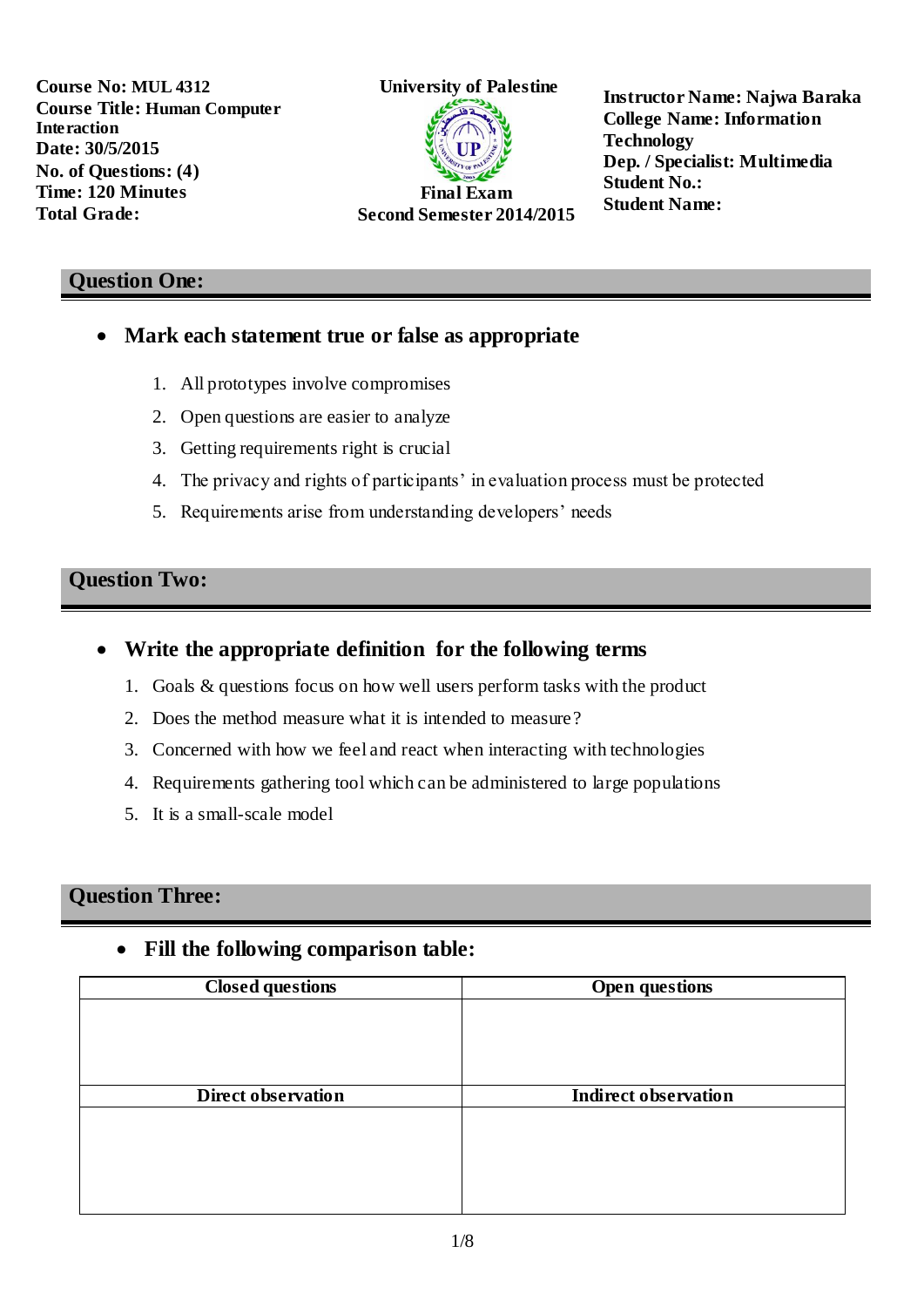

**Second Semester 2014/2015**

**Instructor Name: Najwa Baraka College Name: Information Technology Dep. / Specialist: Multimedia Student No.: Student Name:** 

| <b>Low-fidelity Prototyping</b>       | <b>High-fidelity Prototyping</b>   |
|---------------------------------------|------------------------------------|
|                                       |                                    |
|                                       |                                    |
|                                       |                                    |
|                                       |                                    |
|                                       |                                    |
| <b>Functional requirements</b>        | <b>Non-Functional requirements</b> |
|                                       |                                    |
|                                       |                                    |
|                                       |                                    |
|                                       |                                    |
|                                       |                                    |
| <b>Controlled settings evaluation</b> | Natural settings evaluation        |
|                                       |                                    |
|                                       |                                    |
|                                       |                                    |
|                                       |                                    |
|                                       |                                    |
|                                       |                                    |

# **Question Four:**

**1. List three types of data that can used in ID evaluation**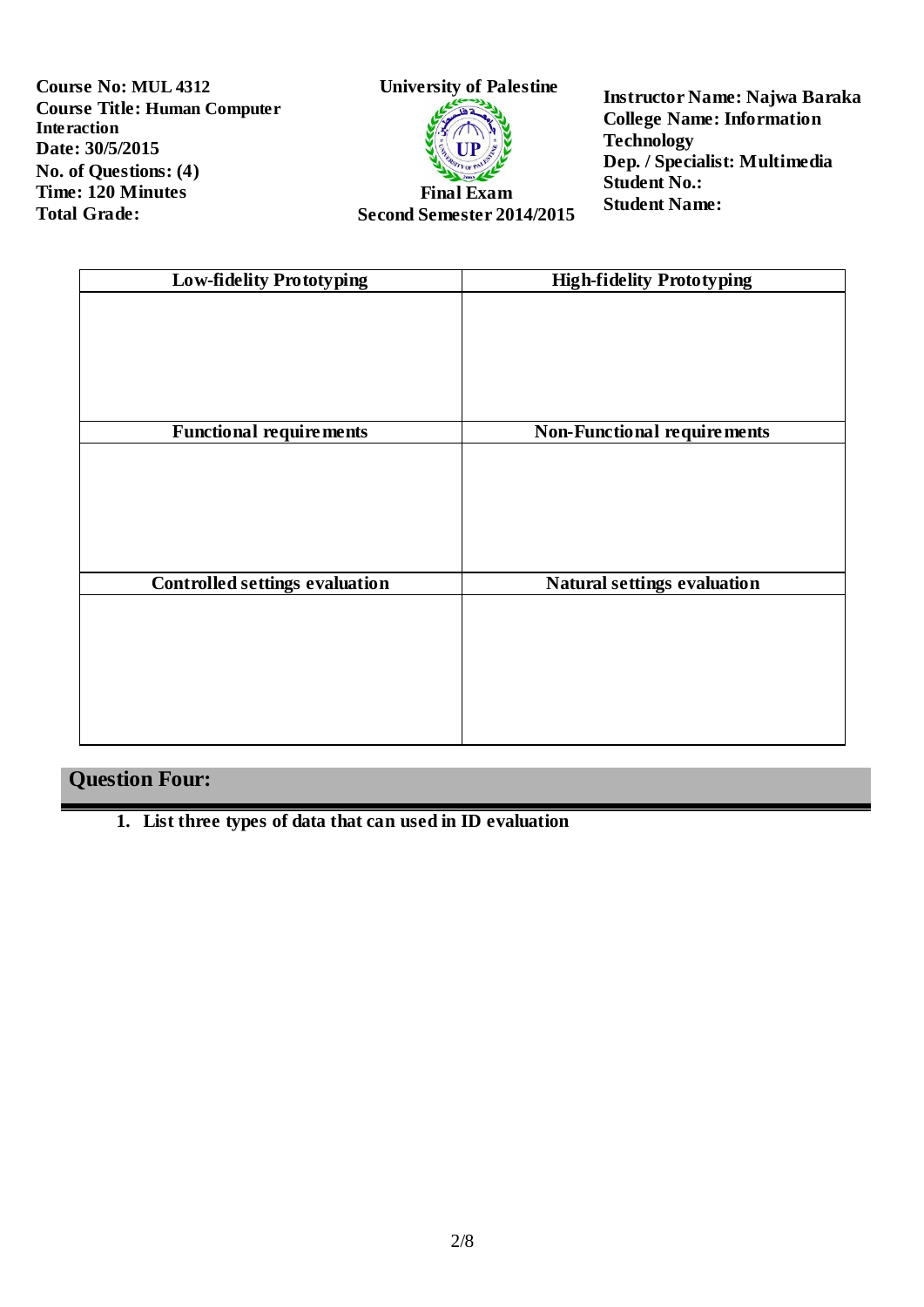

**Second Semester 2014/2015**

**Instructor Name: Najwa Baraka College Name: Information Technology Dep. / Specialist: Multimedia Student No.: Student Name:** 

**2. Explain three types of prototyping** 

**3. Explain the four aspects of pleasure model**

**4. Iterative design & evaluation is a continuous process that examines four questions , List them**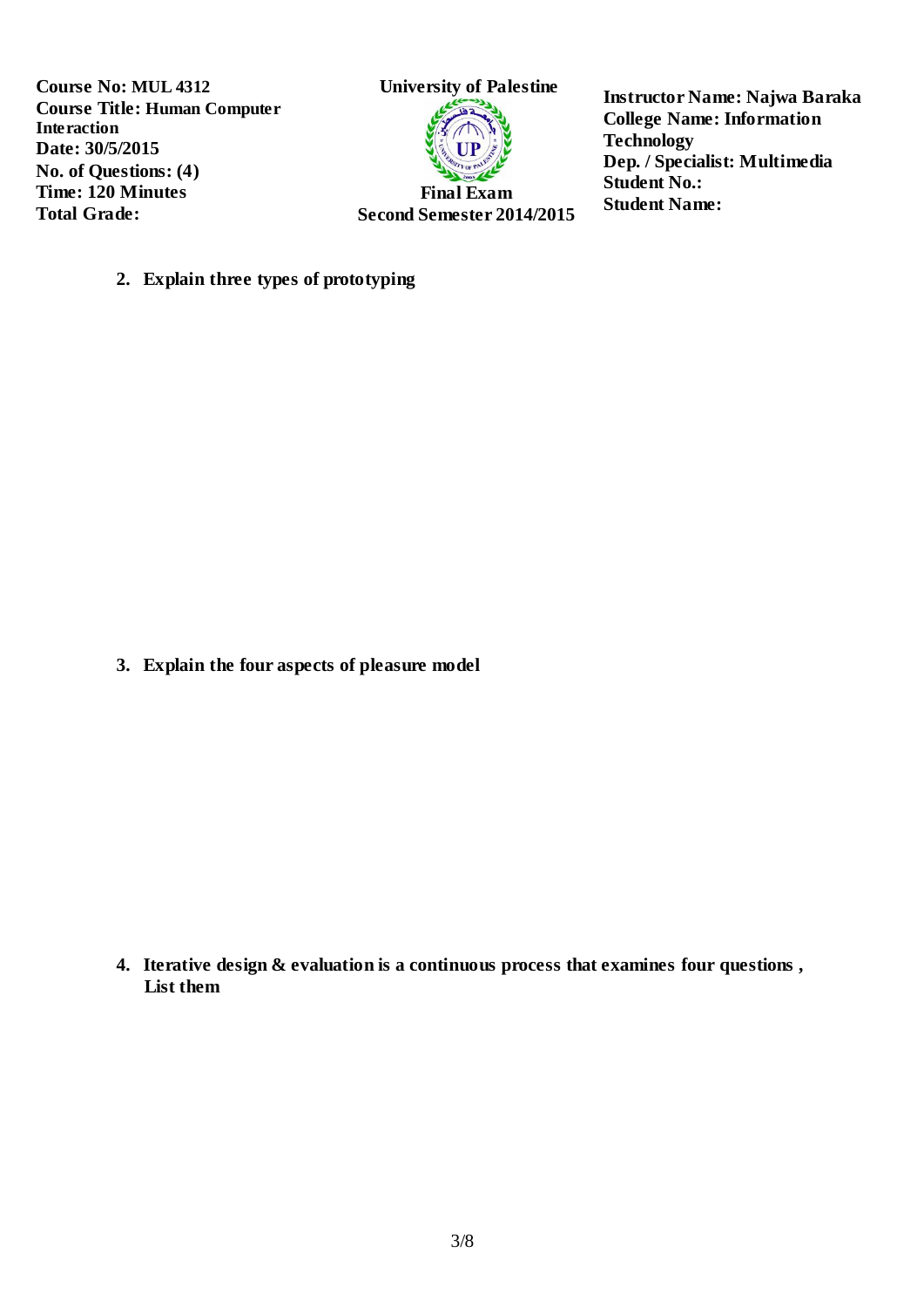

**Instructor Name: Najwa Baraka College Name: Information Technology Dep. / Specialist: Multimedia Student No.: Student Name:** 

**5. Explain the principles of user-centered approach**

**6. List the five steps of running the interview**

- **7. Based on your understanding of emotional interaction ,Explain the following :**
- **Expressive interfaces**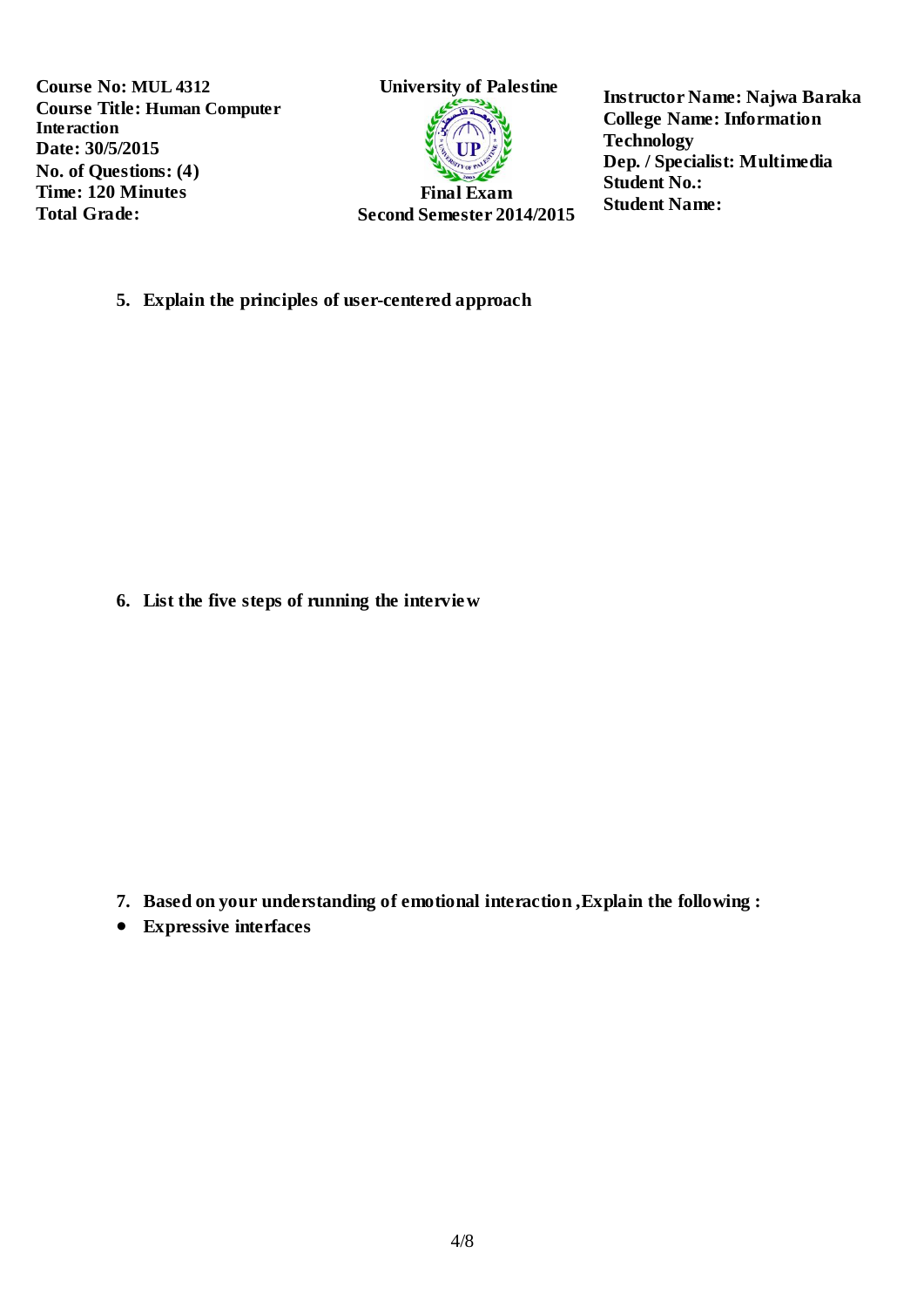

**Second Semester 2014/2015**

**Instructor Name: Najwa Baraka College Name: Information Technology Dep. / Specialist: Multimedia Student No.: Student Name:** 

**•** Friendly interfaces

**Frustrating interfaces**

**8. Distinguish between quantitative data and qualitative data**

**9. Distinguish between quantitative analysis and qualitative analysis**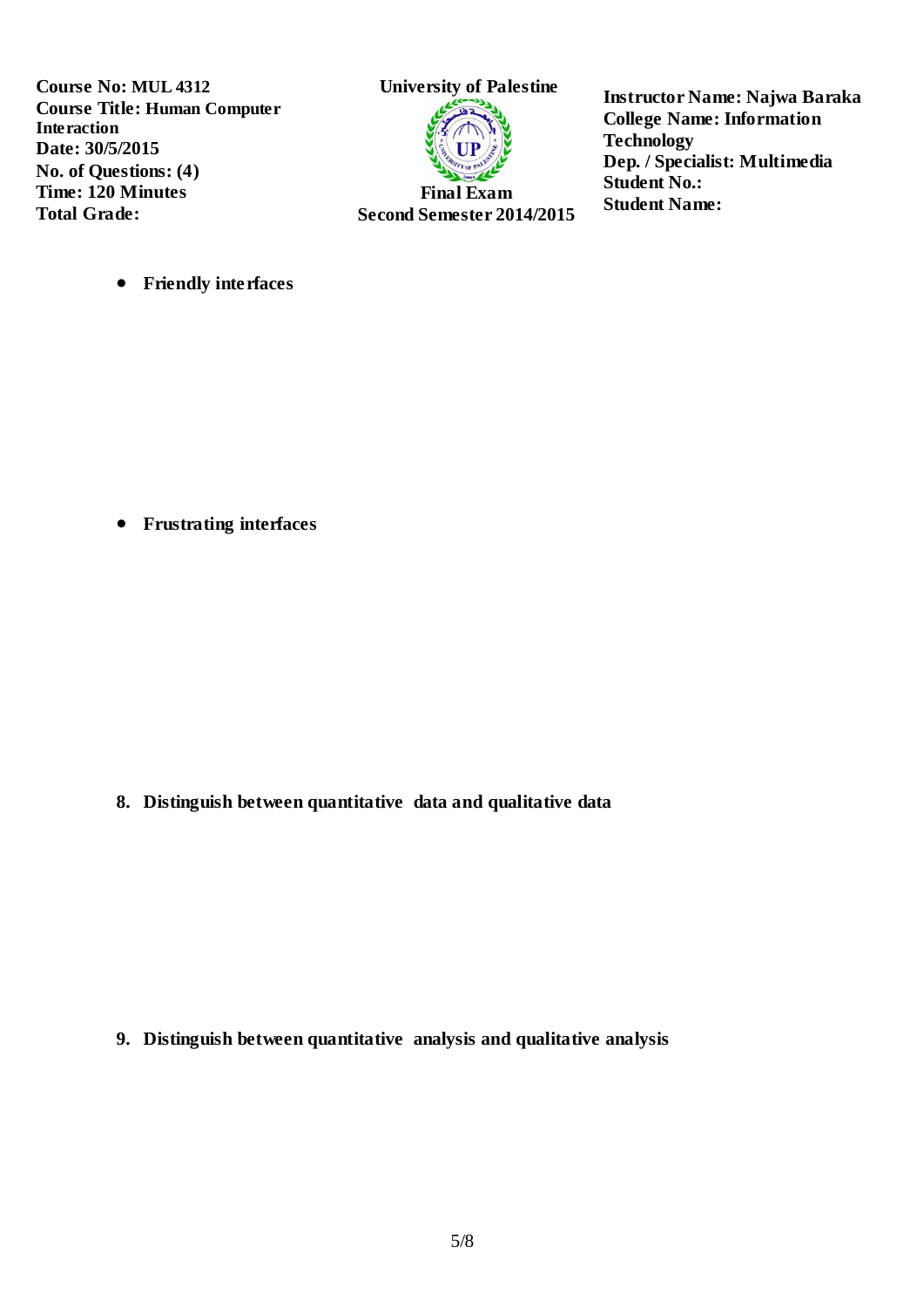

**Second Semester 2014/2015**

**Instructor Name: Najwa Baraka College Name: Information Technology Dep. / Specialist: Multimedia Student No.: Student Name:** 

**10. List the three categories of user**

**11. Explain the four types of user interviews**

**12. List Shneiderman's guidelines for error messages**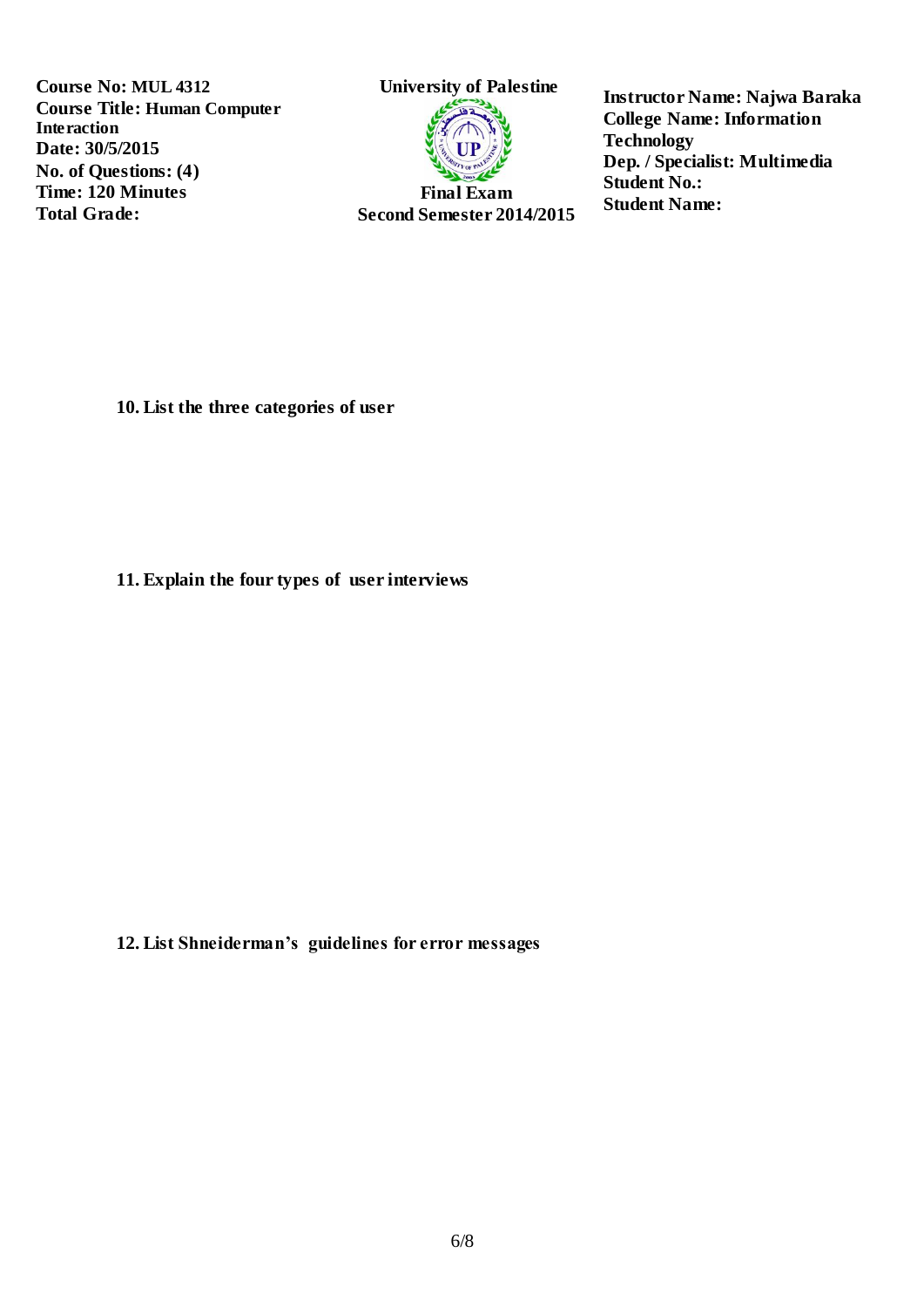

**Instructor Name: Najwa Baraka College Name: Information Technology Dep. / Specialist: Multimedia Student No.: Student Name:** 

**13. List the key criteria of websites heuristics** 

**14. How to choose among ID alternatives**

**15. List and draw the four basic activities in the design process**